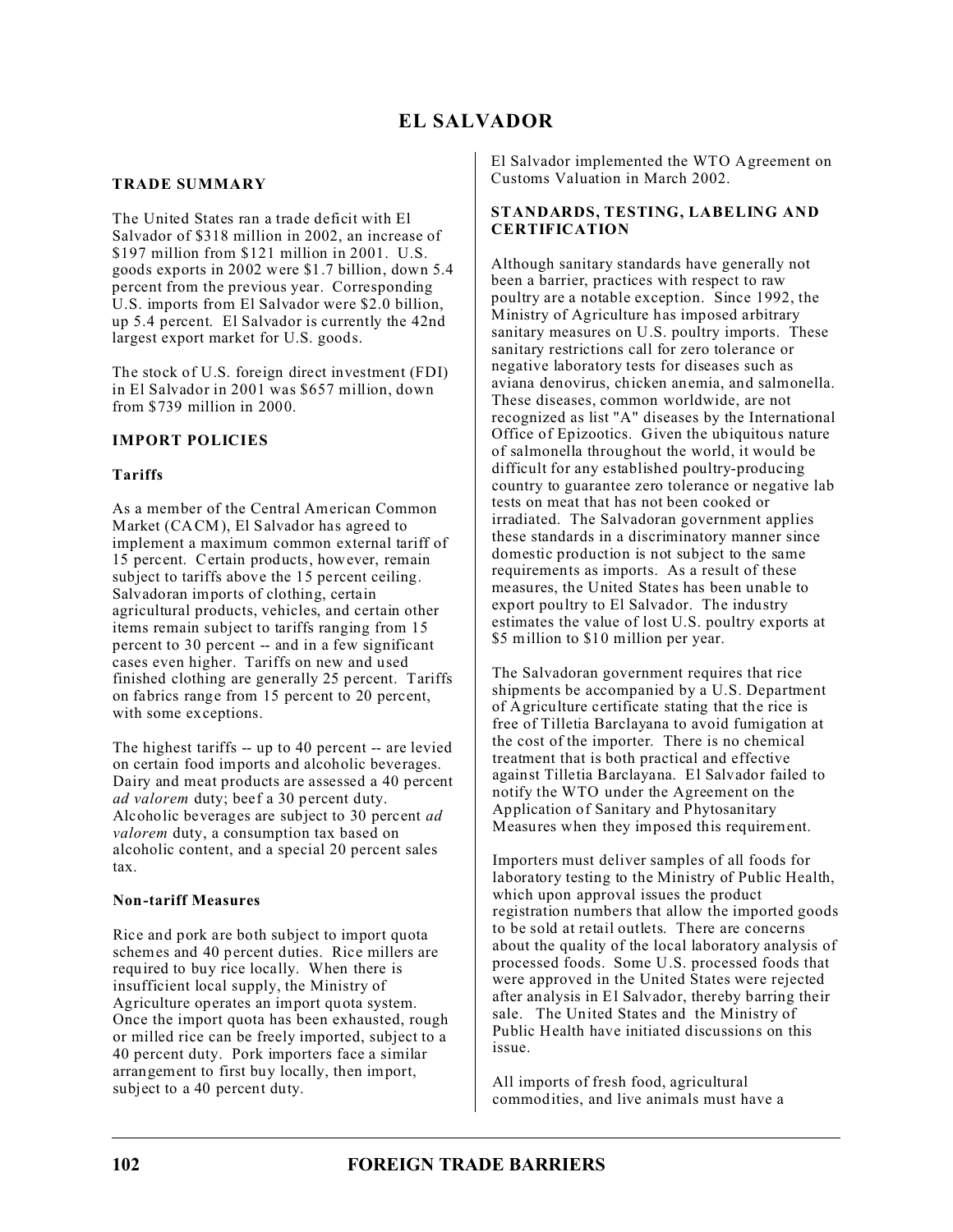# **EL SALVADOR**

sanitary certificate from the Ministry of Agriculture and the Ministry of Public Health. Basic grains must have import licenses from the Ministry of Agriculture while dairy products require import licenses from the Ministry of Public Health.

Consumer products require a certificate indicating that they were approved by U.S. health authorities for public sale.

The United States has raised concerns regarding the potentially discriminatory effects of a proposed Salvadoran technical standard for distilled spirits.

### **GOVERNMENT PROCUREMENT**

Government purchases and construction contracts are usually open to foreign bidders. The Legislative Assembly passed a new, more transparent procurement law in April 2000 that applies to the central government structure as well as to autonomous agencies and municipalities. El Salvador is not a signatory to the WTO Agreement on Government Procurement.

### **EXPORT SUBSIDIES**

El Salvador offers a six percent tax rebate on exports shipped outside the Central American area based on the F.O.B value of the goods. The rebate is not granted to exports of coffee, sugar or cotton unless these products have undergone a transformation process that adds at least 30 percent to the original value. Assembly plants (maquilas) are eligible if they meet the criteria for adding 30 percent Salvadoran value in the production process. Firms operating in free trade zones are not eligible to receive rebates as they already enjoy a 10 year exemption from income tax and duty-free privileges.

#### **INTELLECTUAL PROPERTY RIGHTS (IPR) PROTECTION**

During 2002, the Salvadoran government enacted legislation that improved its legal framework for intellectual property rights protection, established the separate Registry for Intellectual Property, and made some advances in intellectual property law enforcement. On the other hand, the Attorney General eliminated the independent Intellectual Property Crimes Unit by merging it with the larger Crimes Against Personal Property Division and transferring the intellectual property unit chief to another division. Judicial enforcement of

intellectual property laws continues to be the weakest pillar of intellectual property protection in El Salvador. In 2002, CD piracy surpassed software piracy as the principal focus of the Attorney General's enforcement efforts.

### **Patents**

The 1993 Intellectual Property Protection Law and El Salvador's acceptance of the disciplines in the TRIPS Agreement addressed several deficiencies in the patent regime. The 1993 law lengthened patent terms to 20 years from the application filing date. Although pharmaceutical patent terms were kept at 15 years, the Salvadoran government's Registry for Intellectual Property issues 20 year patents for pharmaceutical products in practice, which start on the filing date of the application. El Salvador does not have a legal regime to protect against unfair commercial use of confidential test data that is provided to the government for the purpose of obtaining marketing approval.

## **Copyrights**

The Salvadoran government conducted an audit in 2002 of the government's computers and committed to legalize any illegal software. CD piracy became a larger focus than software piracy in 2002. Of the 73 raids against piracy conducted as of December 6, 2002 by the Attorney General's office, 42 were against CD copying operations or vendors of pirated CDs. Thirteen were against software piracy. Despite these and other positive developments, U.S. industry estimates business software piracy losses at \$9.8 million in 2001 and music piracy losses at \$5 million.

### **Trademarks**

In 2002, El Salvador's Legislative Assembly passed the Law of Trademarks and Other Distinctive Signs. The law provides for new protections against bad-faith registration of famous marks. Under the law, the National Registry of Intellectual Property requires that applicants show that they either own or have permission to register the famous mark.

### **SERVICES BARRIERS**

El Salvador maintains few barriers to services trade. The country has accepted the Fifth Protocol to the WTO General Agreement on Trade in Services, which was necessary to bring its commitments on financial services into effect.